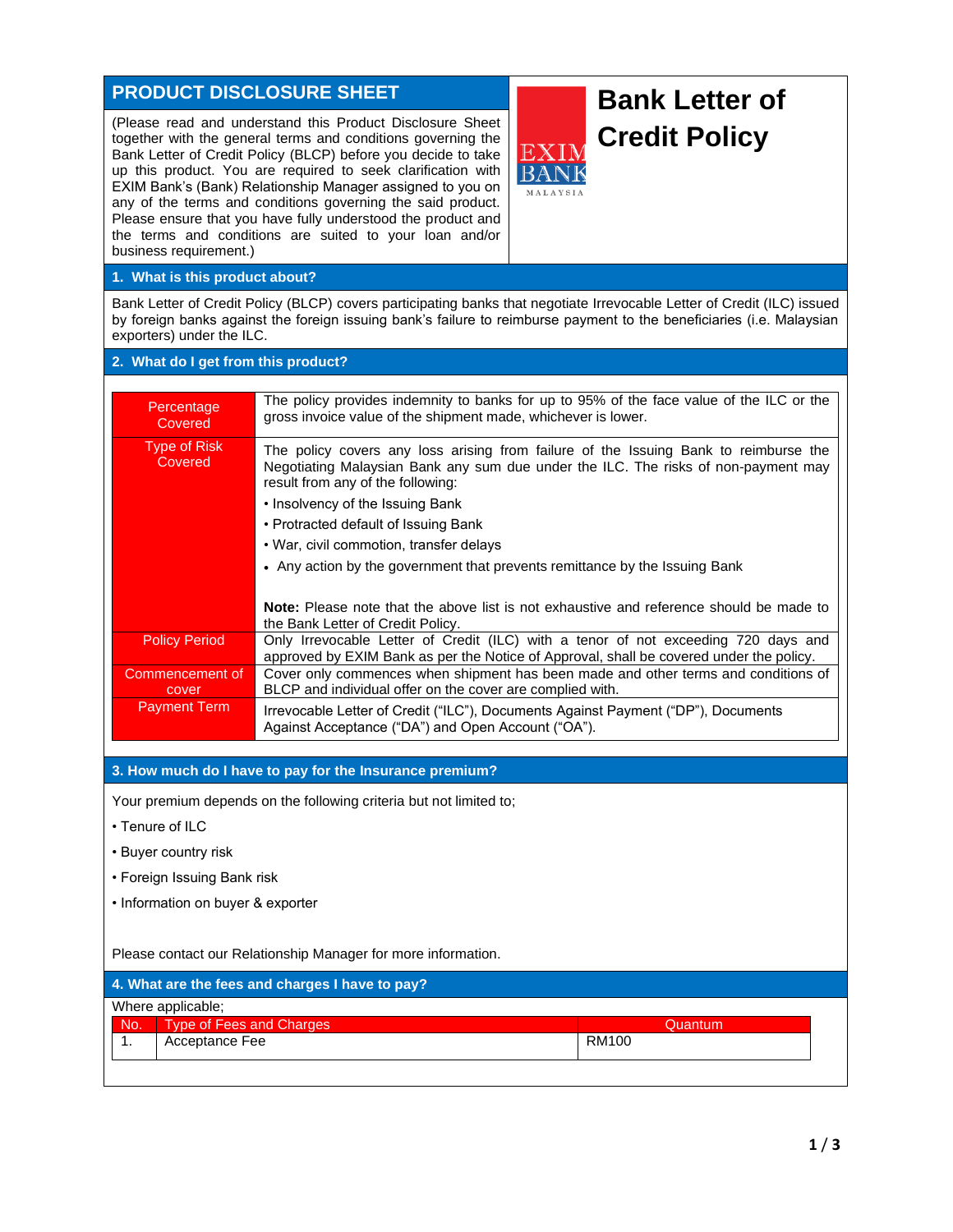| No. | <b>Type of Fees and Charges</b> | Quantum                                                                                   |
|-----|---------------------------------|-------------------------------------------------------------------------------------------|
| 2.  | <b>SWIFT Charges</b>            | <b>RM70</b>                                                                               |
| 3.  | Stamp Duty                      | RM10 in Malaysia and/or stamping<br>requirement in other jurisdiction (if<br>applicable). |
| 4.  | Postage / Delivery Charges      |                                                                                           |
|     | <b>Local Party</b>              |                                                                                           |
|     | Normal Mail<br>$\bullet$        | Min.RM3                                                                                   |
|     | <b>Registered Mail</b><br>٠     | Min.RM6                                                                                   |
|     | Courier / Hand delivery         | Min.RM7                                                                                   |
|     | <b>Foreign Party</b>            |                                                                                           |
|     | Normal Mail<br>$\bullet$        | Min.RM4                                                                                   |
|     | <b>Registered Mail</b>          | Min.RM8                                                                                   |
|     | Courier                         | Min.RM50 - varies on location                                                             |

Please request from your Relationship Manager for the Bank's Standard Fees and Charges on Conventional Products and Services. If there are any changes in fees and charges that are applicable to your facility, the Bank will notify you at least 21 calendar days prior to the effective date of implementation.

**6. What if I fail to fulfill my obligation?**

Your Insurance Policy cannot be enforced. Hence, the business transaction is not covered by us.

**7. Can I cancel the Insurance Policy?**

You may cancel your policy at any time by giving written notice to us.

**8. What will happen to my premium upon cancellation of the policy?**

You are entitled for a refund of the premium based on unexpired period of Insurance subject to terms and conditions of the policy.

**9. What do I need to do if there are changes to my contact details?**

- a) It is important that you inform the Bank of any changes to your contact details to ensure that all correspondences reach you in a timely manner.
- b) You may inform the Bank such changes via various channels of communication such as the website or call centre at 03-2601 2000.

Email: [bnmtelelink@bnm.gov.my](mailto:bnmtelelink@bnm.gov.my)

#### **10. Where can I get an assistance and redress?**

| If you wish to complaint on the product or services<br>provided by us, you may contact us at: | If your query or complaint is not satisfactorily resolve<br>us, you may contact Bank Negara Malaysia LINK or<br>TELELINK at: |
|-----------------------------------------------------------------------------------------------|------------------------------------------------------------------------------------------------------------------------------|
| Head, Corporate Communication Department<br>Export-Import Bank of Malaysia Berhad             | Blok D, Bank Negara Malaysia,<br>Jalan Dato' Onn,                                                                            |
| Level 1, EXIM Bank, Jalan Sultan Ismail,                                                      | 50480 Kuala Lumpur                                                                                                           |
| 50250 Kuala Lumpur, Malaysia                                                                  | Tel: 1-300-88-5465                                                                                                           |
| Tel: +603-26012000                                                                            | Fax: +603-2174 1515                                                                                                          |

Website: [www.exim.com.my](http://www.exim.com.my/)

Fax: +603-26012469

**11. Where can I get further information?**

Additional information on Bank Letter of Credit Policy is available at our office and corporate website: [www.exim.com.my](http://www.exim.com.my/)

If you have any enquiries, please contact us at:

EXPORT-IMPORT BANK OF MALAYSIA BERHAD Level 1, EXIM Bank, Jalan Sultan Ismail, 50250 Kuala Lumpur, Malaysia Tel: +603-26012000

resolved by